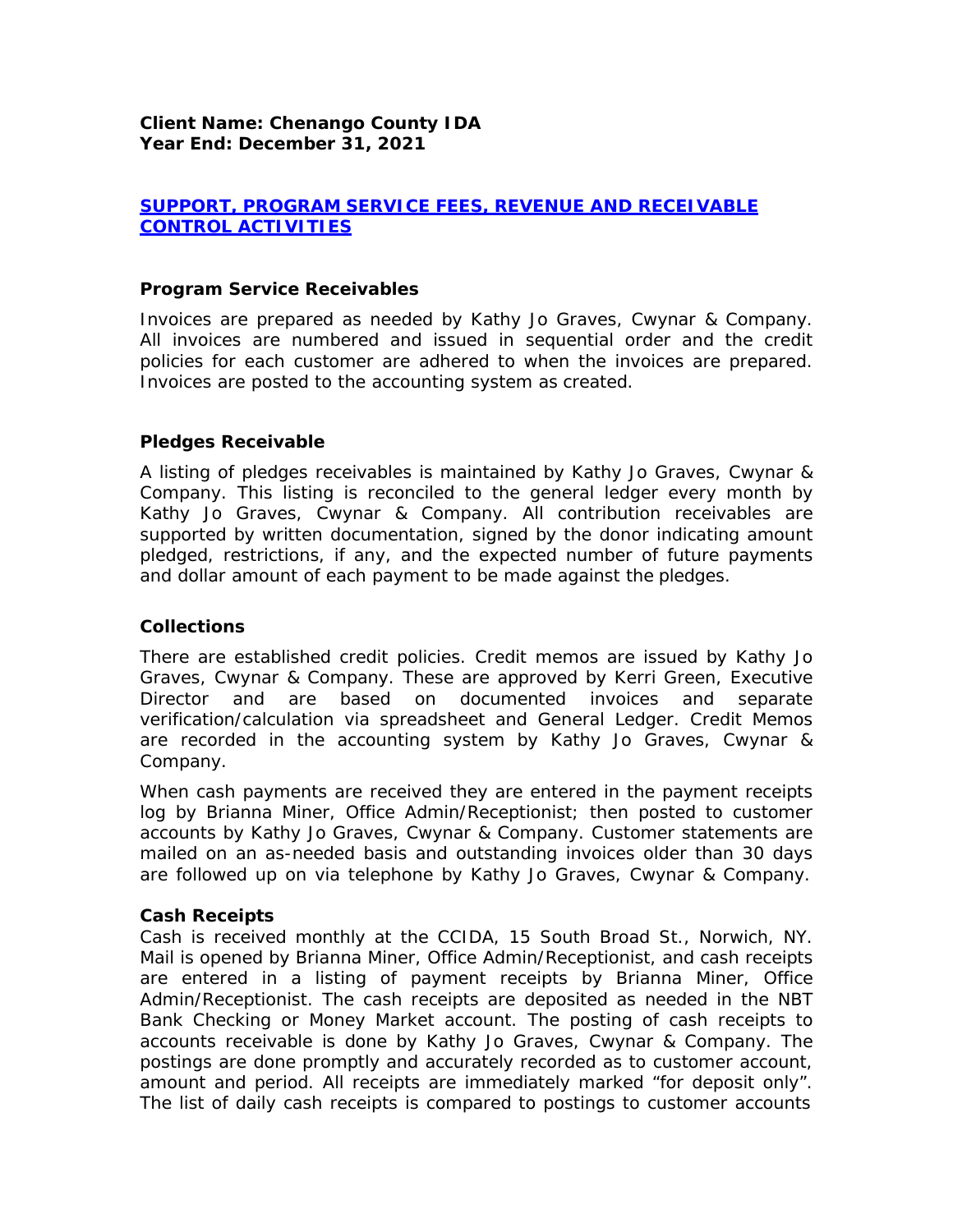and deposits made by Kathy Jo Graves, Cwynar & Company. Any adjustments to cash accounts are approved by Kerri Green, Executive Director. Cash held on site is stored in a safe and kept independent of mail receipts.

### *Bank Account Reconciliations*

Bank accounts are reconciled monthly by Kathy Jo Graves, Cwynar & Company. All reconciling items are appropriate and supported. All bank statements are mailed to and reviewed by Kerri Green, Executive Director. All bank reconciliations are review and initialed by Kerri Green, Executive Director.

### *Contribution Revenue*

A listing of contribution revenue is maintained by Kathy Jo Graves, Cwynar & Company. This listing is maintained and reconciled monthly by Kathy Jo Graves, Cwynar & Company. All contribution revenue is supported by written documentation indicating restrictions on the contribution, if any.

Contributions are received by Brianna Miner, Office Admin/Receptionist and are processed as needed.

### *Trial Balance*

The accounts receivable aging is maintained separately from the general ledger. The aging is reconciled monthly by Kathy Jo Graves, Cwynar & Company. The program services fee revenues recorded are compared with budget monthly by Kathy Jo Graves, Cwynar & Company and any significant deviations from budget are investigated and explained.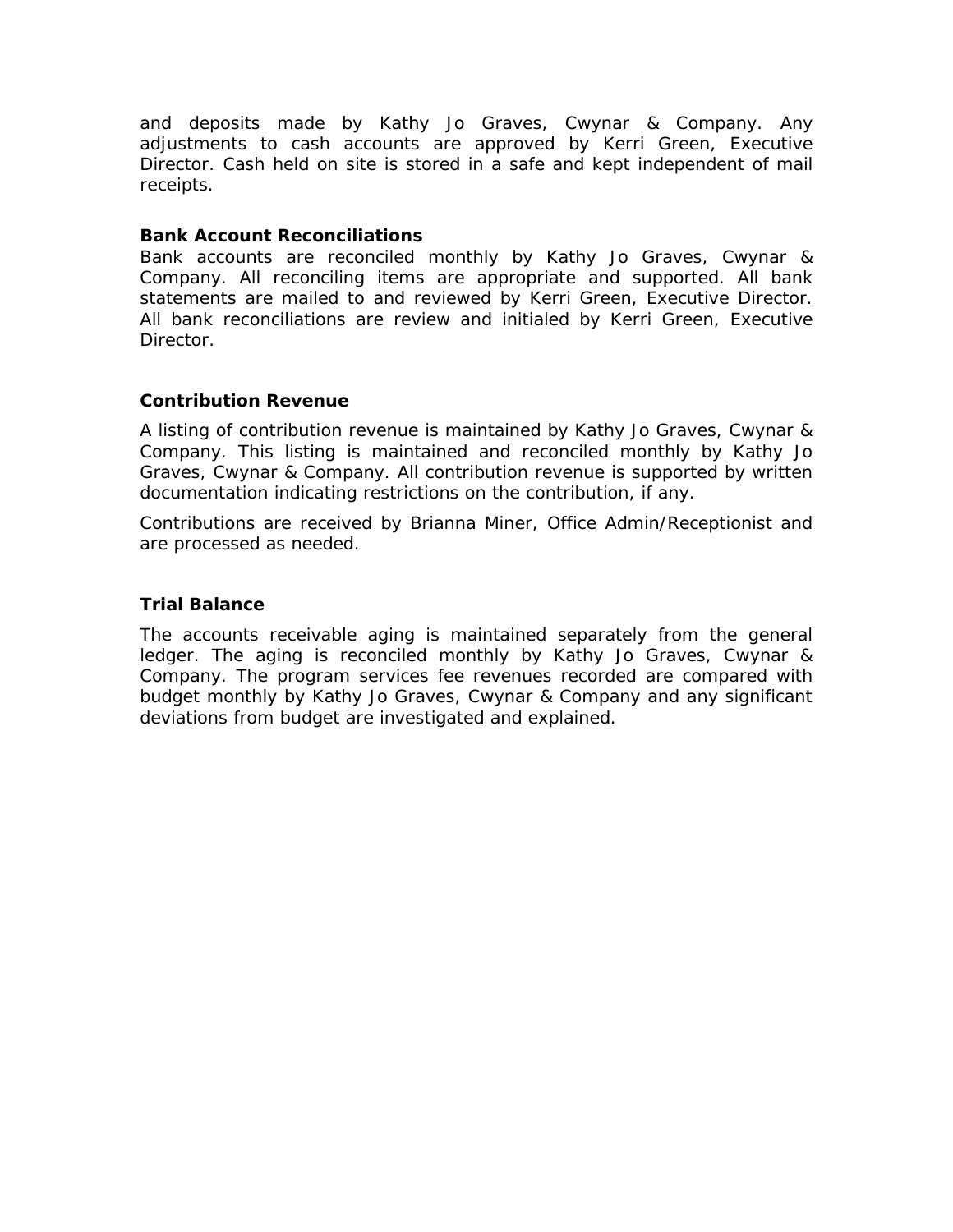## *Allowance for Doubtful Accounts*

#### *Program Services fee write-offs:*

All write-offs to customer accounts are approved by Kerri Green, Executive Director. The accounts receivable aging is reviewed monthly by Kathy Jo Graves, Cwynar & Company. Accounts are deemed possibly uncollectible and written off to the allowanced for doubtful accounts when they meet the following criteria: (1) All possible means of contact and collection are exhausted by staff (2) the IDA Board of Directors deem the balance uncollectible and must approve the amount to be written-off

### *INVESTMENTS AND DERIVATIVE CONTROL ACTIVITIES*

#### *Investments:*

There are currently no investments held in the organizations name.

#### *Purchases:*

Initiating, evaluating and approving the purchase of investments is done by the CCIDA board of directors. Custodial responsibility for securities is restricted to personnel and approved by the board.

#### *Sales:*

Initiating, evaluating and approving the sale of investments are done by the CCIDA board of directors.

## *EXPENSES FOR PROGRAM AND SUPPORTING SERVICES AND ACCOUNTS PAYABLE AND PURCHASES CONTROL ACTIVITIES*

### *Purchasing (Other than Inventory)*

Purchasing is done by Kathy Jo Graves, Cwynar & Company. The company maintains an approved vendor listing. All purchases are supported by signed approval, purchase vouchers and signed authorization from the CCIDA board of directors.

#### *Receiving, Recording Payable and Expense*

The invoices subsequently received from vendors are matched up to purchase orders or agreements and compared for pricing and clerical accuracy by Kathy Jo Graves, Cwynar & Company. For any goods that are returned the shipping documents are maintained and reviewed and matched to vendor credit memos.